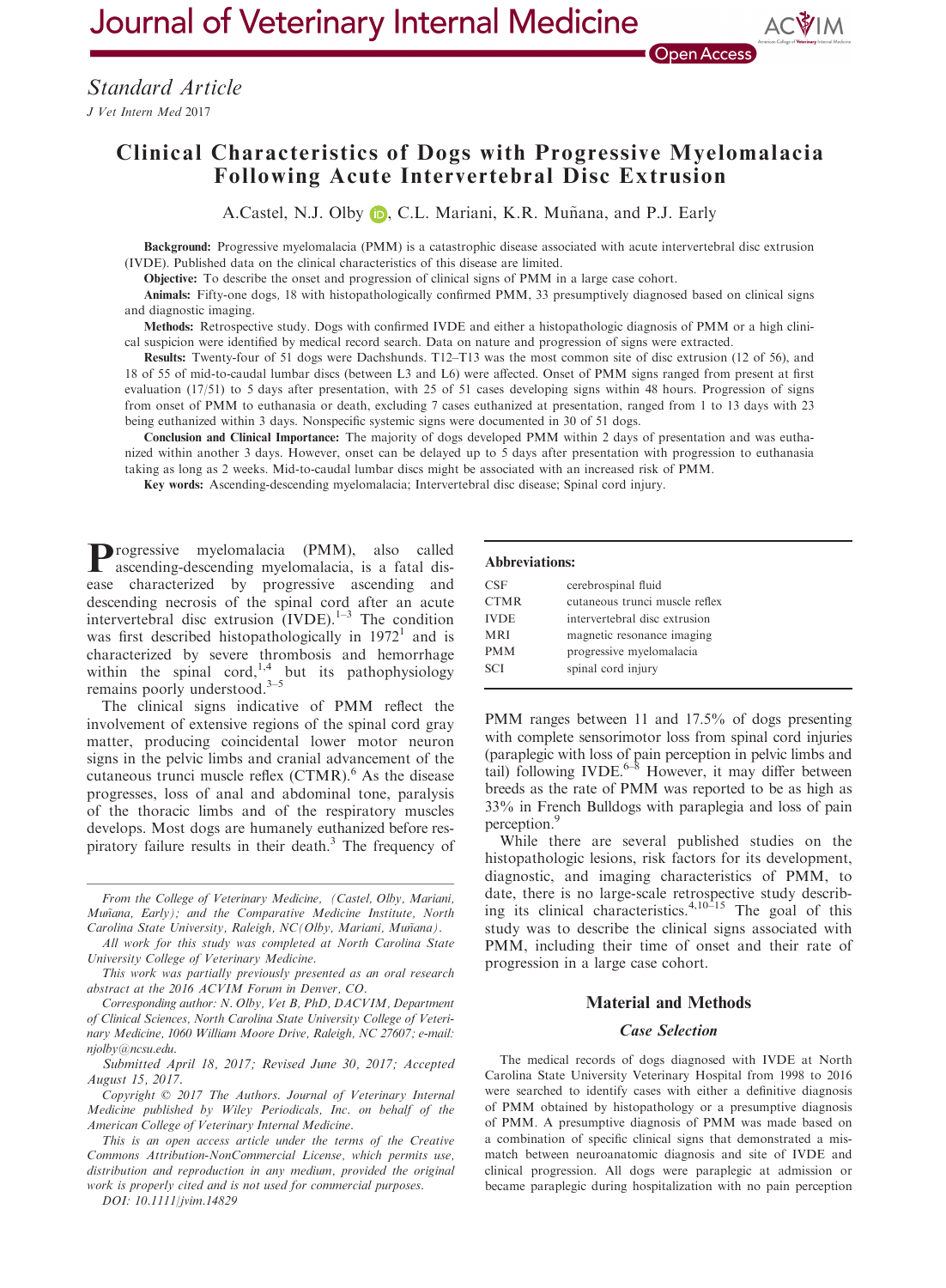in both pelvic limbs and the tail. Additional clinical signs considered consistent with PMM included complete loss of pelvic limb reflexes (patellar, withdrawal) and perineal reflex when inconsistent with the site of disc extrusion, loss of abdominal tone, cranial advancement of the CTMR during hospitalization or a CTMR caudal border more than two vertebral levels cranial to the site of disc extrusion, and potentially progression to tetraparesis. Loss of pelvic limb spinal reflexes was suspected to be the result of PMM and was differentiated from spinal shock when there was loss of both the patellar and withdrawal reflex at presentation that persisted during hospitalization, in cases with disc extrusions cranial to the lumbosacral intumescence (cranial to the L5 spinal cord segment or L4 vertebra<sup>16</sup>), or when they were lost during hospitalization. The age of the dog was taken into consideration to avoid including dogs with potential agerelated patellar reflex loss.<sup>17</sup> Reduced or absent pelvic withdrawal reflexes alone, with a normal patellar reflex, were not considered as a sign of PMM as this finding could occur secondary to spinal shock.18 Dogs that were euthanized the day of admission before clinical progression could be established either had a histopathologic diagnosis of PMM or clearly demonstrated a combination of neurologic findings that established a wide lesion extent along with MRI evidence of PMM.

Imaging findings consistent with PMM were also taken into account. Magnetic resonance imaging (MRI) features considered suggestive of PMM included parenchymal hyperintensity extending more than six times the length of the vertebral body of L2 on sagittal T2-weighted images associated with an IVDE<sup>11</sup> as well as complete loss of the cerebrospinal fluid (CSF) signal over the entire thoracolumbar spinal column on the half-Fourier acquisition single-shot turbo spin-echo (HASTE) sequence when performed. A ratio of the length of CSF attenuation to the length of the vertebral body of L2 (CSF:L2 $_{\text{HASTE}}$ ) ≥7.4 was considered highly suspicious for PMM.<sup>16</sup>

Dogs were excluded as presumptive cases if there was no imaging performed to confirm an acute IVDE. Dogs were also excluded if the progression of the signs stopped and they recovered or if they were discharged and the follow-up was insufficient to determine whether they had recovered.

### Clinical Information

The following information was extracted from the medical record: age, breed, sex, weight, time from onset of clinical signs of IVDE (including pelvic limb weakness, gait deficits, reluctance to jump, kyphosis, or pain) to presentation to NCSU-VTH, time from loss of ambulation to presentation at NCSU-VTH (in hours), time from loss of motor function to development of signs suggestive of PMM, time from presumptive onset of PMM to death or euthanasia, systemic signs possibly associated with PMM, cerebrospinal fluid analysis, imaging findings including site of extruded intervertebral disc, surgical findings, and histopathologic findings. Time periods were expressed in hours when possible and categorized into  $\leq 12$  hours, 12 to 24 hours,  $\leq 24$  hours, 24 to 48 hours, ≤48 hours, 48 to 72 hours, and >72 hours. Summary data were prepared for these parameters.

## Results

Fifty-one dogs met the inclusion criteria. Five additional dogs had consistent clinical signs such as cranial advancement of the CTMR or loss of their spinal reflexes during hospitalization, but were excluded due to halting of progression of the disease. Two of these dogs had repeat MRI showing a focal intraparenchymal lesion cranial to the site of surgery suggestive of a vascular event. Both dogs recovered. A third one recovered but did not have repeat imaging. The 2 last dogs did not have repeat imaging and were lost to follow-up so it was not possible to determine whether they had recovered. Of the included cases, 18 of 51 had a histopathologic diagnosis of PMM, 17 of 51 dogs had clinical signs and MRI findings consistent with PMM, and 16 of 51 dogs just had consistent clinical signs.

## Signalment

The majority of the dogs was Dachshunds (24 of 51). Other breeds included Cocker Spaniel (3 of 51), Pekingese (3 of 51), Corgi (2 of 51), and one of each of the following: Beagle, French Bulldog, Basset-Hound, Papillon, Golden Retriever, Yorkshire Terrier, Affenpinscher, Pomeranian, and Coton de Tulear. The remaining 10 dogs were mixed-breed. Breed representation in the histopathologically confirmed subset was comparable, with Dachshunds representing half the cases (9 of 18). Other breeds included Cocker Spaniels (3 of 18) and one each of the following: Beagle, Corgi, French Bulldog, Pekingese, Yorkshire Terrier, and Mixed-breed.

The median age in the whole group and the histopathologically confirmed subset was 5 years (range 2–14). The median weight was 7.5 kg (range 3.4 kg-30.8 kg) for the whole group and 7.9 kg (range 3.4 kg-18.4 kg) for the histopathologically confirmed subset. Males and females were equally represented with 26 females (22 spayed, 4 intact) and 25 males (18 neutered, 7 intact) in the whole group. Similar findings were noted in the histopathologically confirmed subset with 9 females (8 spayed, 1 intact) and 9 males (7 neutered, 2 intact).

#### Imaging Findings

Computed tomography (CT) scans were obtained alone in 23 of 51 cases and combined with a myelogram in 5 of 51 cases. One case had a myelogram only. Although the CT, CT/myelogram, and myelogram alone allowed visualization of the site of disc herniation in all dogs, none of these imaging modalities revealed findings suggestive of myelomalacia as previously reported.<sup>19</sup>

Magnetic resonance imaging was performed in 20 of 51 dogs, 17 of which (85%) had features suggestive of PMM. Seventeen dogs  $(85\%)$  had a CSF:L2 $_{\text{HASTE}}$  $\geq$ 7.4. Of these, 9 of 20 dogs (45%) showed T2 hyperintensities ≥6 times the length of the vertebral body of L2.

Two dogs (2 of 20) had both a MRI and a CT scan performed. One of them, a French Bulldog, had an MRI to assess the integrity of the spinal cord parenchyma and the presence of a compressive lesion combined with a CT scan to better characterize congenital vertebral anomalies. The other dog had an MRI on initial presentation. Following worsening neurologic status and loss of pain perception 4 days after presentation, a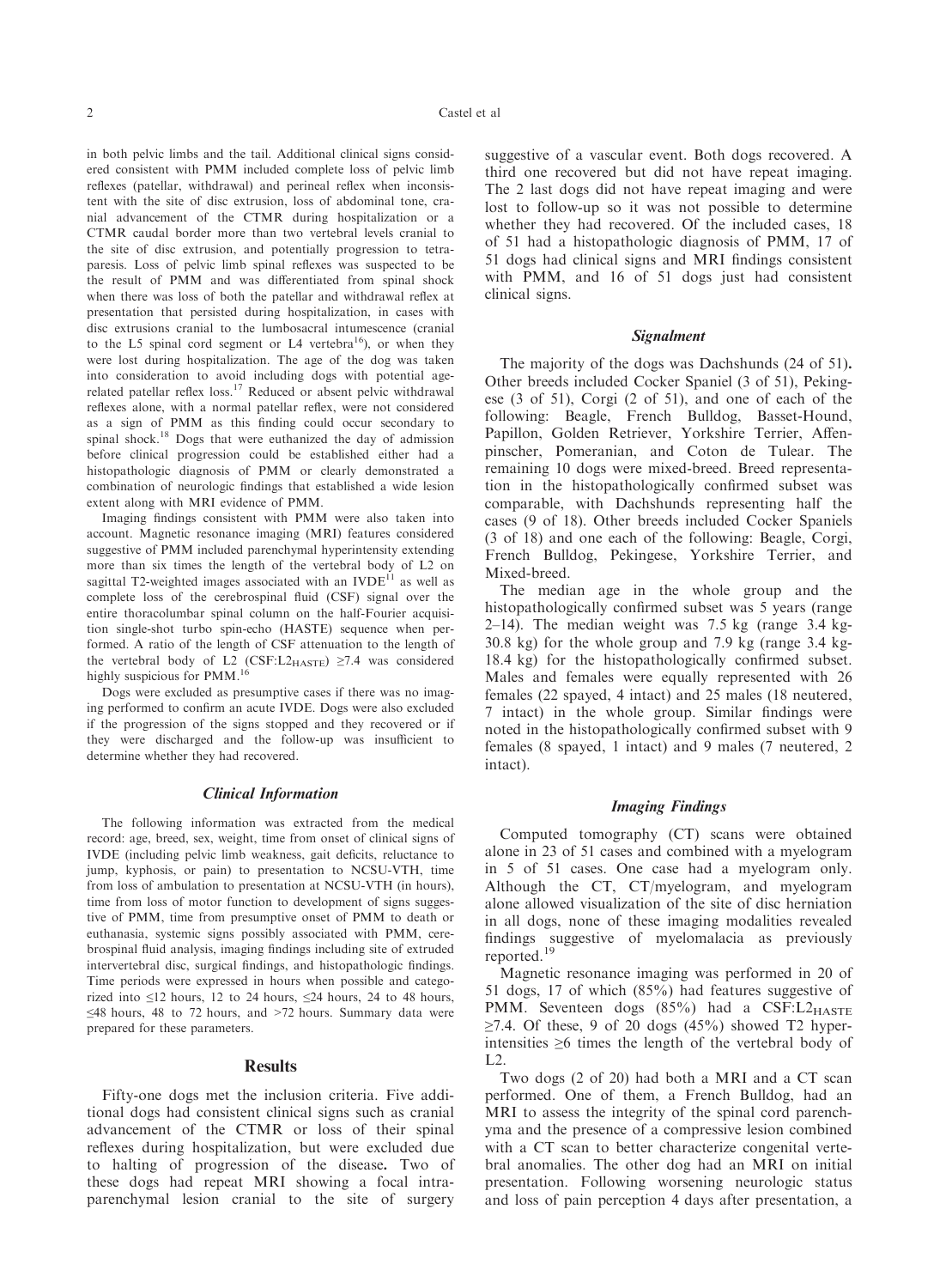CT scan was performed and revealed a second disc herniation requiring a second surgical intervention.

One dog had two MRIs. This dog lost pain perception in the pelvic limbs and tail 48 hours after imaging and surgery. A second MRI was performed, and this time revealed features consistent with myelomalacia. Four cases did not undergo any imaging, but a disc extrusion was diagnosed at necropsy.

## Sites of Disc Extrusion

A total of 56 disc extrusions were reported as 5 dogs had 2 sites involved. The most common sites of disc extrusion were T12–T13 (12 of 56), L4–L5 (10 of 56), T13–L1 (9 of 56), and L2–L3 (9 of 56). Other sites were T11–T12 (4 of 56), L3–L4 (4 of 56), L5–L6 (4 of 56), L1–L2 (3 of 56), and T10–T11 (1 of 56). In the histopathologically confirmed subset, 18 disc locations were reported with the most common location being T12–T13 (6 of 18). Other disc locations included L4–L5 (3), T13–L1 (2), L2–L3 (2), L5–L6 (2), T11–T12 (1), L1–L2 (1), and L3–L4 (1).

The disc extrusion was reported to be focal in the majority of the dogs (41 of 56 for all dogs and 13 of 18 for histopathologically confirmed subset). It was considered extensive, that is, with disc material causing spinal cord compression over 2 or more sites based on imaging for the other dogs (15 of 56 for all dogs and 5 of 18 for the histopathologically confirmed subset).

### Cerebrospinal Fluid Analysis

A lumbar CSF tap was performed in 12 of 51 dogs. The median white blood cell count was  $50/\mu$ L (range 2–650; reference interval  $0-5/\mu L$ ), the median red blood cell count was  $5,757/\mu$ L (range: 127–75,000; reference  $0/\mu L$ ), and the median protein concentration was 36.6 mg/dL (range: 17.8 – 94.8; reference: less than 40 mg/dL). A neutrophilic pleocytosis was present in 5/12 cases, mixed pleocytosis in 3 of 12, and mononuclear pleocytosis in 1 of 12. Macrophages with intracellular myelin debris were seen in one case. Albuminocytological dissociation was present in 1 of 12. The specimen was too small to be analyzed in one case, and the cytology findings were not reported in one case.

#### Surgical Treatment

Surgery was performed in 40 of 51 cases. The appearance of the spinal cord during surgery was reported in 29 cases and was described as discolored/bruised in 20 cases, swollen only in 7 cases, and normal in 2 cases.

## Histopathologic Findings

The necropsy reports were reviewed in 18 of 51 dogs, and the findings were all consistent with PMM. Acute disc extrusion was reported in 9 dogs. The 9 other dogs for which there was no report of acutely extruded disc material had all previously undergone surgery.

## Onset and Progression of Neurologic Signs

The time from onset of signs of disc extrusion to presentation ranged from 2 hours to 30 days (Table 1). Most dogs showed clinical signs for ≤48 hours before presentation (34 of 51). The time from onset of clinical signs to loss of ambulation ranged from 0 to 29 days. This time could not be established for 4 cases. More than half of the dogs (31 of 47) lost the ability to walk within 12 hours following the onset of clinical signs. For the remaining 16 dogs, 8 lost ambulation within 24 hours, 5 within 48 hours, and 3 >72 hours after onset of signs. The time from loss of ambulation to presentation ranged from 2 hours to 5 days. Three dogs were still ambulatory at presentation. Most dogs presented within 24 hours following loss of ambulation (34 of 48). The 3 dogs that were ambulatory at presentation started to show clinical signs <24 hours before presentation (1), <48 hours (1), and 7 days before presentation (1). These 3 dogs all lost the ability to walk within 24 hours after presentation. The time from presentation to onset of signs of PMM ranged from 0 hours (ie, the signs were present at presentation) to 5 days. One third of the dogs had signs suggestive of PMM at presentation (17 of 51). The time of onset of signs for the other dogs is reported in more detail in Table 2.

Fifty dogs were euthanized, and the remaining one died at home. The time from presentation to death or euthanasia ranged from 0 (ie, the dog was euthanized on presentation) to 17 days. Seven dogs were euthanized at presentation. Of the remaining 44 dogs, a similar number was euthanized  $\leq 72$  hours (23) and >72 hours (21) following presentation. The time from onset of signs of PMM to death or euthanasia was determined for the 31 dogs that developed signs of PMM while hospitalized (see Table 2). This ranged

Table 1. Timeline of progression of clinical signs of IVDE.

|                                                  | Number of Dogs           |
|--------------------------------------------------|--------------------------|
| Time from onset of signs of IVDE to presentation |                          |
| $\leq$ 12 hours                                  | 5                        |
| $12-24$ hours                                    | 19                       |
| $24-48$ hours                                    | 10                       |
| $48-72$ hours                                    | $\overline{\phantom{0}}$ |
| $>72$ hours                                      | 12                       |
| Time from onset of signs to loss of ambulation   |                          |
| Peracute                                         | 11                       |
| $\leq$ 12 hours                                  | 20                       |
| $\leq$ 24 hours                                  | 8                        |
| $\leq 48$ hours                                  | 5                        |
| $>48$ hours                                      | 3                        |
| Not reported                                     | 4                        |
| Time from loss of ambulation to presentation     |                          |
| $\leq$ 12 hours                                  | 17                       |
| $12-24$ hours                                    | 17                       |
| $24-48$ hours                                    | 5                        |
| $48-72$ hours                                    | 4                        |
| $>72$ hours                                      | 5                        |
| Ambulatory on presentation                       | 3                        |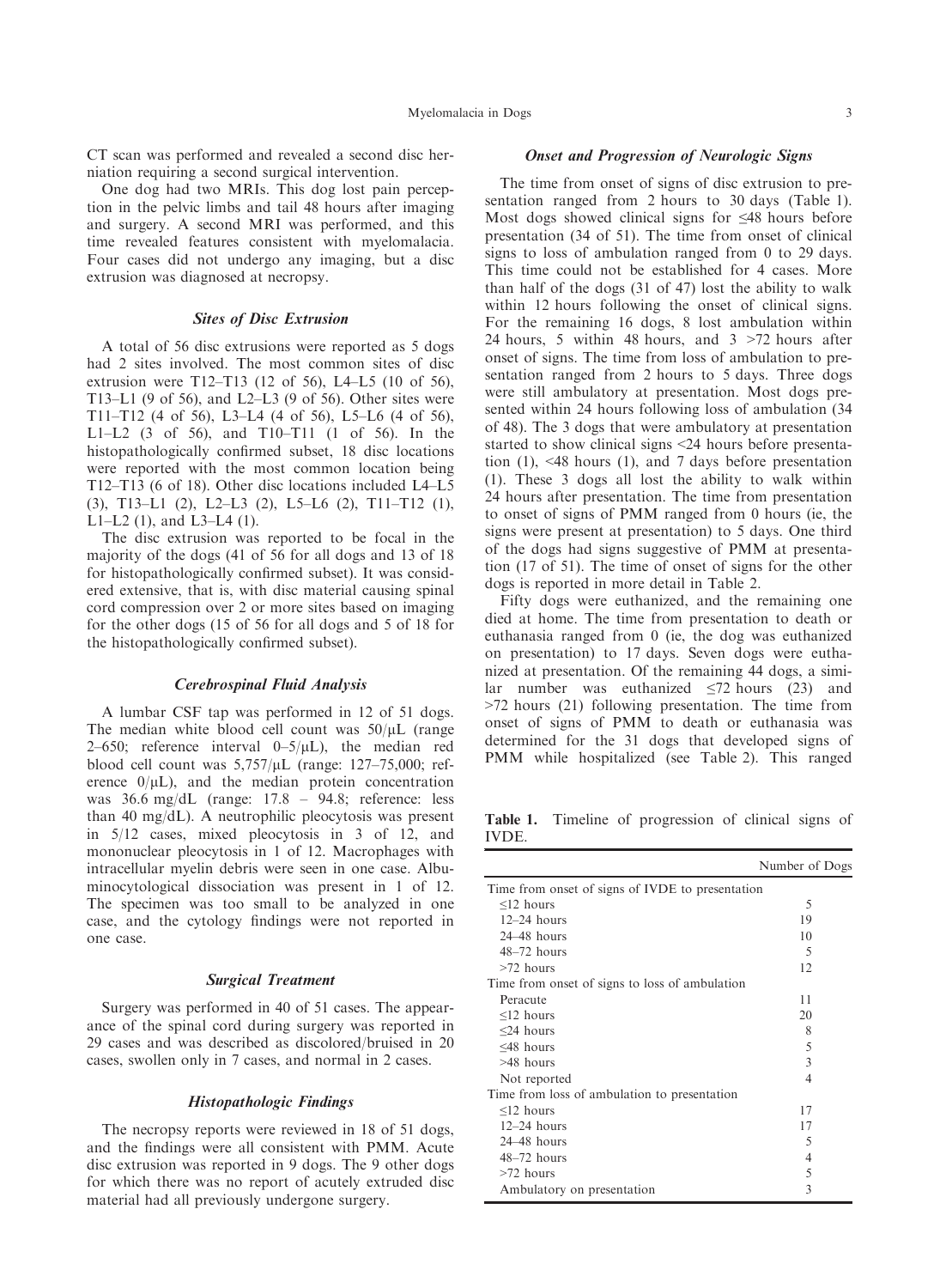Table 2. Timeline of progression of clinical signs of PMM and time to death or euthanasia.

|                                                   | Number of Dogs |
|---------------------------------------------------|----------------|
| Time from presentation to onset of signs of PMM   |                |
| Signs present at presentation                     | 17             |
| $\leq$ 12 hours                                   | $\mathcal{E}$  |
| $12-24$ hours                                     |                |
| $24-48$ hours                                     | 15             |
| $48-72$ hours                                     | $\mathfrak{D}$ |
| $>72$ hours                                       | 7              |
| Time from presentation to death or euthanasia     |                |
| At presentation <sup>a</sup>                      |                |
| $\leq$ 24 hours                                   |                |
| $\leq 48$ hours                                   | 5              |
| $< 72$ hours                                      | 11             |
| $>72$ hours                                       | 21             |
| Time from onset of PMM to euthanasia <sup>a</sup> |                |
| $12-24$ hours                                     | 10             |
| $24-48$ hours                                     | 9              |
| $48-72$ hours                                     | 5              |
| $>72$ hours                                       |                |

a Determined in only 31 dogs.

from less than 12 hours (the dog was euthanized the same day as the onset of signs) to 13 days. The dog that survived for 17 days following presentation (ie, 13 days following onset of signs of PMM) had sudden loss of pelvic limb reflexes 5 days after surgery, and then signs remained static until sudden deterioration 12 days later.

## Onset and Progression of Signs of PMM

Seventeen dogs (17 of 51) had neurologic findings suggestive of PMM at presentation (9 of these dogs were histopathologically confirmed). All these dogs were paraplegic with no pain perception in their pelvic limbs or tail. The signs of PMM were weak to absent patellar reflexes and weak to absent anal tone and perineal reflex in cases with a disc extrusion located cranial to level of the lumbosacral intumescence (8), CTMR off at least two disc spaces cranial to the site of disc extrusion (11), loss of abdominal tone (3), difficulty maintaining sternal recumbency (2), and thoracic limb involvement (2). All these dogs were showing a combination of at least 2 of these signs except for 2 with only an abnormal CTMR and 1 with loss of pelvic limb and perineal reflexes.

Forty-two dogs (42/51) were paraplegic at presentation. The remaining 9 dogs became paraplegic 2 hours to 4 days after presentation with the majority (5 of 9) within the first 24 hours after presentation. Thirty-nine (39 of 51) cases had lost pain perception on presentation. The 12 dogs that presented with pain perception lost it between 2 hours and 4 days after presentation, half of them (6 of 12) within the first 24 hours after presentation.

The CTMR was noted to be intact on presentation in 19 of 51 dogs and at the level of the lesion in 18 of 51 dogs. It was reported to have a caudal border at least

two disc spaces cranial to the site of disc extrusion in 11 of 51. For the 3 remaining dogs, it was not reported or unclear. Two dogs with a normal CTMR and a CTMR caudal border at the lesion were euthanized on presentation, both had a histopathologic diagnosis of PMM. In the remaining 35 dogs that had either a normal CTMR or a CTMR at the level of the lesion, the timeline for cranial advancement ranged from 24 hours to 16 days with advancement occurring in 8 of 35 within 24 hours, 12 of 35 within 48 hours, 6 of 35 within 72 hours, 9 of 35 >72 hours following presentation.

Decreased to absent patellar reflexes not consistent with the site of disc extrusion was noted at presentation in 8 dogs. These dogs were all younger than 10 years (the oldest was 6 years old) making age-related loss of patellar reflexes less likely.<sup>17</sup> Half of them  $(4 \text{ of } 8)$  had histopathologic confirmation of PMM and had an onset of signs more than 48 hours before presentation thus making spinal shock less likely. The other 4 dogs had persistent loss of their spinal reflexes and showed progression of signs consistent with PMM throughout their hospitalization. Fifteen additional dogs lost their pelvic limb reflexes within 5 days after presentation, with 3 within 24 hours, 7 within 48 hours, 1 within 72 hours, and  $4 > 72$  hours.

The perineal reflex and anal tone were abnormal on presentation in 9 dogs (4 histopathologically confirmed) and were lost during the hospitalization time in 12 others, 2 within 24 hours, 6 within 48 hours, 2 within 72 hours, and the last 2 >72 hours following presentation. There was not enough information related to progression of pelvic limb reflexes in the medical record for the other dogs.

Four cases had decreased to absent abdominal tone on presentation. Sixteen other cases lost their abdominal tone between 24 hours and 16 days, with 3 within 24 hours, 3 within 48 hours, 2 within 72 hours, and 8 >72 hours. In the remaining cases, loss of abdominal tone was not noted in the medical record.

The respiratory pattern was considered abnormal (ie, decreased chest wall excursion, tachypnea, or dyspnea) in 18 of 51 cases. One of these dogs was ultimately diagnosed with aspiration pneumonia. For the other dogs, the time for onset of respiratory signs ranged from 0 hours (at presentation) to 13 days with 2 dogs showing signs on presentation, 1 within 24 hours, 2 within 48 hours, 6 within 72 hours, and 6 >72 hours.

Two dogs presented with difficulty maintaining sternal recumbency, 1 had a histopathologic diagnosis while the other one had a cervical and lumbar MRI, revealing an acute disc herniation at T12–T13 and significant spinal cord changes consistent with PMM. Nine additional dogs developed difficulty maintaining sternal recumbency within 8 days of hospitalization (most dogs, 5 of 9, within 72 hours).

Twenty-three dogs (23 of 51) presented with or developed thoracic limbs paresis or proprioceptive deficits. The time for development of thoracic limb deficits ranged from 0 hours (deficits present at presentation) to 10 days with 2 with signs of thoracic limb involvement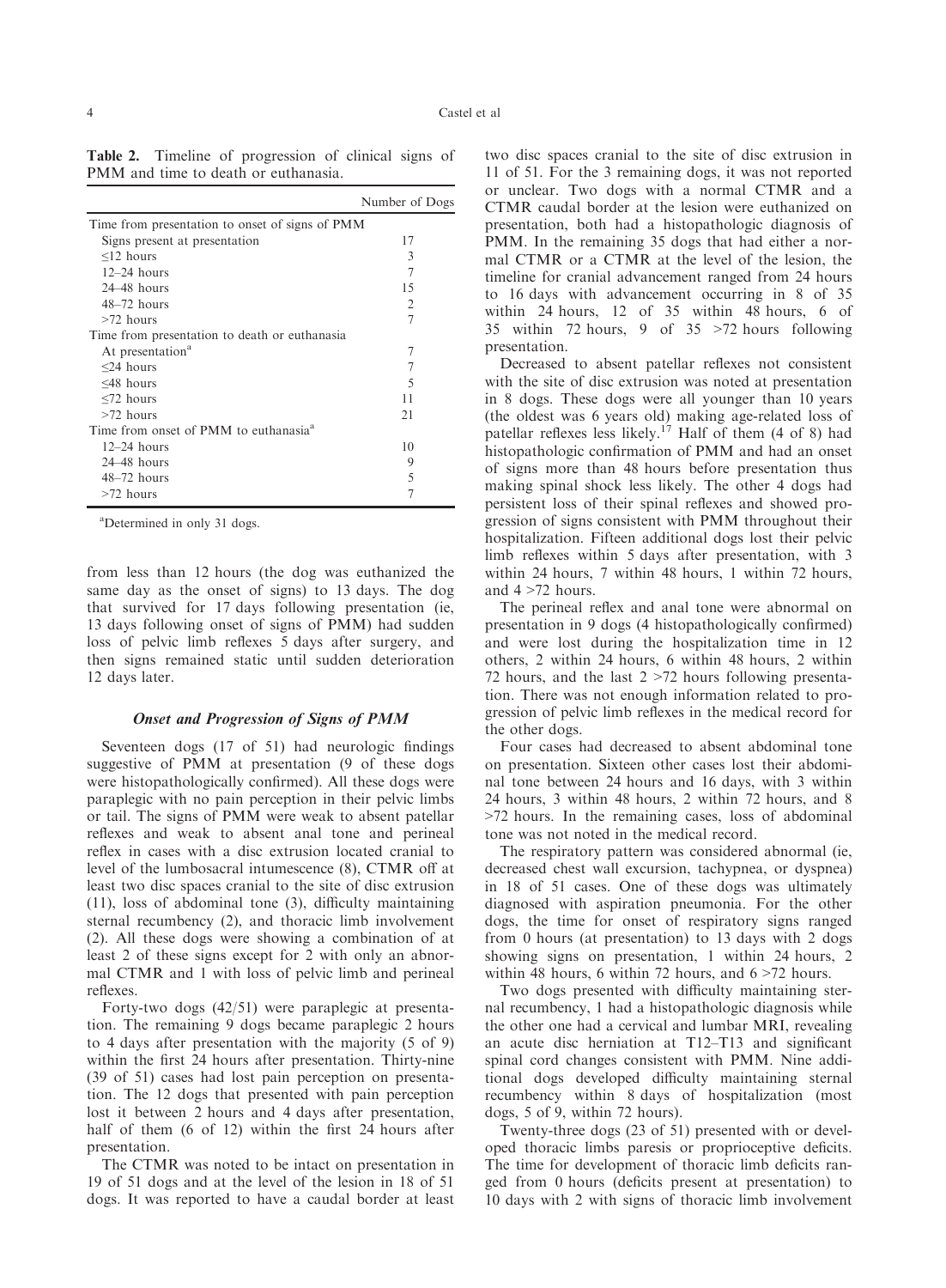at presentation, 2 within 24 hours, 3 within 48 hours, 5 within 72 hours, and 11 >72 hours.

Altered mentation was reported in 6 of 51 dogs. Three dogs became stuporous, 1 showed episodes of stargazing, one became comatose with seizure-like episodes, and one was obtunded. All the dogs showed these signs within 7 days after onset of signs of PMM. All 6 dogs with alteration of their mentation were also tetraparetic.

## Systemic Signs

More than half of the dogs (30 of 51) had systemic abnormalities documented. These included hypothermia (ie, rectal temperature lower than 99°F or 37.2°C) in 15 of 51 dogs, fever (ie, rectal temperature higher than 102.5°F or 39.1°C) in 7 of 51 dogs, and diffuse hyperesthesia (ie, not localized to the spine) in 9 of 51 dogs.

## **Discussion**

This retrospective study describes the clinical characteristics and timeline of progression of PMM in 51 dogs after IVDE. The majority of dogs was Dachshunds. The most common site of disc herniation was T12–T13, but a relatively high number of mid-to-caudal lumbar discs (L3–L6) were also noted. Most dogs developed signs of PMM within 2 days of presentation and progressed to euthanasia within 4 days of onset of signs. However, onset was delayed up to 5 days after presentation with progression to death taking almost 2 weeks. Nonspecific systemic signs such as abnormal rectal temperature or mentation change that could be attributed to PMM were reported in more than half of the dogs.

The gold standard for diagnosis of PMM is necropsy confirmation, which was achieved in about a third of our cases. Unfortunately, many owners decline necropsy so we included dogs with clinical signs that reflected the progressive expansion of myelopathy, due to progressive involvement of spinal cord gray matter specifically. The similarity of results in the whole case cohort and the subset with necropsy confirmation suggests our diagnostic criteria were adequate. An antemortem bedside diagnostic test for PMM has not yet been developed, although measurement of serum levels of glial fibrillary acid protein (GFAP), a major constituent protein of mature astrocytes, using an ELISA test is highly specific (97.7%), with lower sensitivity  $(75\%)$ .<sup>13</sup> This test is unfortunately not available as a rapid turnaround test.

The dog breeds represented reflect the breeds reported in large studies of acute IVDE.<sup>7,20–22</sup> Similarly, the most common sites of disc extrusion are comparable to these studies.7,20,23,24 However, a high proportion of mid-to-caudal lumbar and more specifically L4–L5 disc extrusions was noted with 35% (18 of 51) of dogs having an extrusion between L3 and L6 compared with 16% (11 of 70) reported in a similar population of dogs with negative pain perception.<sup>6</sup> While one of our criteria for a presumptive diagnosis of PMM was the absence of patellar reflexes, this sign was only considered a potential sign of PMM if the disc location did

not correlate with the neuroanatomic diagnosis, and we relied on a combination of signs such as a CTMR cutoff at least two disc spaces cranial to the site of extrusion and progressive deterioration of the neurologic status, making misdiagnosis unlikely. In addition, a relatively high number of mid-to-caudal lumbar discs were also noted in the histopathologically confirmed group.

Our findings of a high proportion of mid-to-caudal lumbar disc herniations corroborate the findings of a recent study of 13 cases of PMM that evaluated risk factors associated with this condition where L5–L6 site of IVDE was associated with an increased risk of developing PMM.14 It has been hypothesized that IVDE in the caudal lumbar spine could damage a large spinal artery located there, causing a larger ischemic injury and triggering the development of  $PMM^{3,14}$  It is also possible that IVDE in the mid-lumbar area affects the lumbosacral intumescence disrupting a larger area of gray matter, causing more severe secondary injury,<sup>25</sup> again increasing the chance of triggering PMM. Neither of these theories truly accounts for the stepwise progression of necrosis along the spinal cord. Another group postulated that cranial and caudal propagation of necrotic debris along the central canal could cause further hemorrhagic lysis of the spinal cord tissue in segments remote from the initial injury, resulting in PMM.<sup>4,26</sup> Endothelin overexpression has also been implicated.<sup>5</sup> Finally, Griffiths speculated that PMM results from multilevel injury to the vasculature by extensive disc extrusions.<sup>1</sup> However, our data demonstrate that PMM is associated with both focal and extensive disc extrusions.

One study suggested that an area of hyperintense signal within the spinal cord longer than 6 times the length of the vertebral body of L2 on sagittal T2-weighed magnetic resonance images was suggestive of myelomalacia.<sup>11</sup> This finding was only observed in  $45%$ of the dogs that underwent an MRI. Therefore, the absence of extensive hyperintense signal in the cord on sagittal T2W images does not preclude the development of PMM. The presence of a CSF:L2 $_{\text{HASTE}} \geq 7.4$  times the length of the vertebral body of L2 was reported to have a sensitivity of 100% and a specificity of 75% to diagnose myelomalacia.<sup>16</sup> It was noted in 85% of our cases and is a more reliable MRI criterion for the suspicion of PMM than T2 hyperintensity, but, again, the absence of this finding does preclude the development of PMM. The 3 dogs with a ratio  $CSF: L2<sub>HASTE</sub> < 7.4$ were all imaged within 12–24 hours following loss of ambulation and developed signs suggestive of PMM 2– 5 days after presentation. The timing between imaging and onset of signs of PMM is likely to be important to detect these changes as previously reported.<sup>14</sup> One dog in our group had a first MRI performed within 24 hours following presentation and had a second MRI performed 48 hours later due to acute worsening of its neurologic status with loss of pain perception, decrease in pelvic limb reflexes, abdominal, and anal tone. The MRI revealed patchy intraparenchymal T2-hyperintensity extending from T8 to the conus medullaris. These changes were considered consistent with myelomalacia.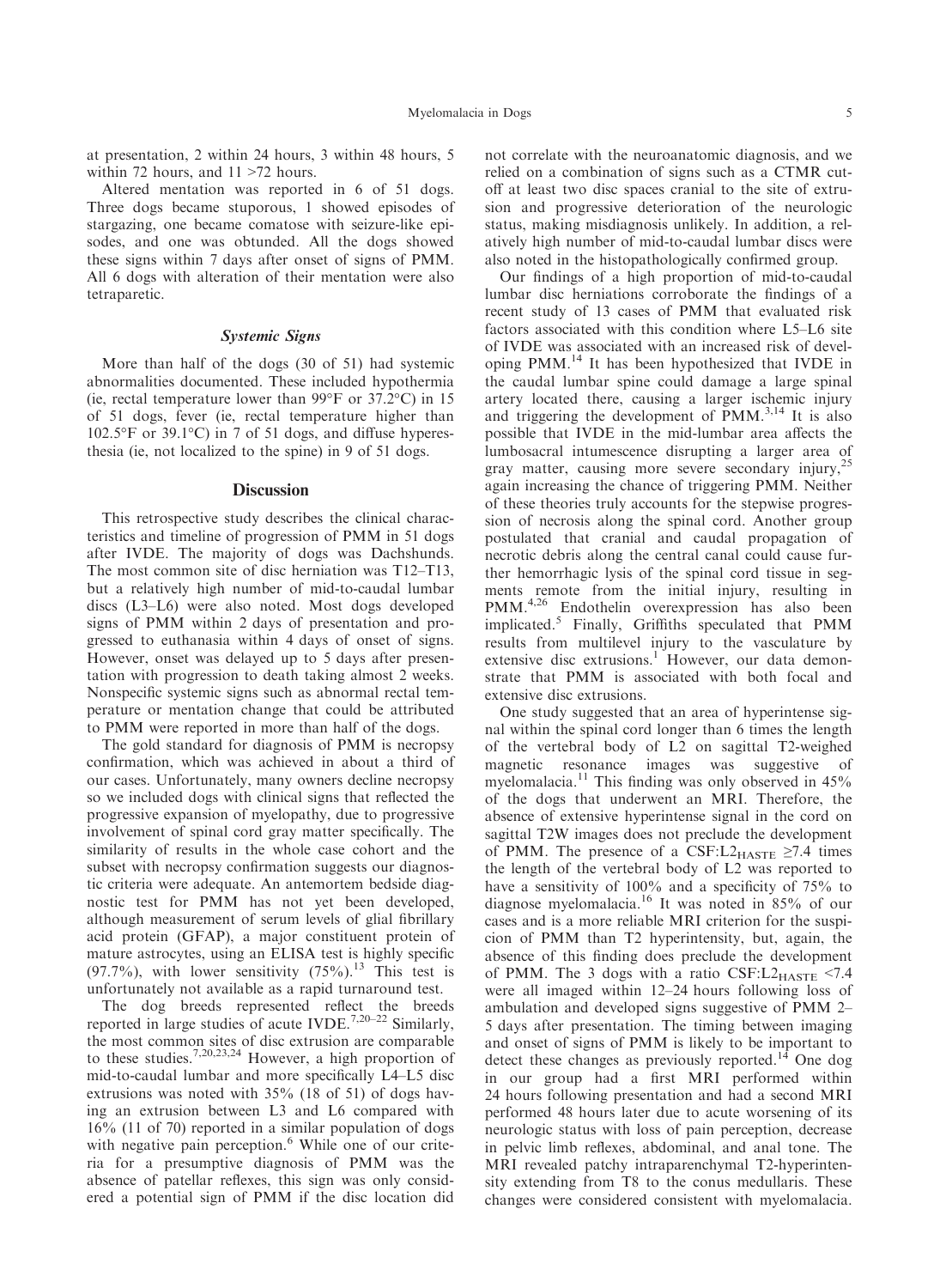The dog was euthanized the next day due to progression to tetraplegia and obtundation. Therefore, repeating the MRI in dogs who developed signs of PMM after the first imaging modality might increase the likelihood of finding changes suggestive of the disease.

Cerebrospinal fluid analysis was performed in a limited number of cases. The results were quite variable, could be attributed to the inflammatory changes associated with IVDE as previously reported, and were not necessarily characteristic of PMM.<sup>27</sup> None of the markers previously reported to be indicative of the severity of the injury were analyzed.<sup>28–31</sup> The majority of dogs underwent surgery. When the appearance of the spinal cord during surgery was reported, it was abnormal in 93% of dogs. While this is a subjective assessment, comparison of reported spinal cord appearance in an appropriate control population of dogs undergoing hemilaminectomy for IVDE will be of interest.

In our study, the majority of dogs presented paraplegic with absent pain perception. However, 12 of 51 dogs (25%) still had pain perception at the time of presentation, and 9 had motor function with 3 being ambulatory. Most prior publications reporting PMM have focused on dogs that presented with no pain perception.6,32 A more recent study, however, reported an incidence of PMM in dogs presented with nonambulatory paraparesis (grade 3) or paraplegia with intact pain perception (grade 4) of 0.6% and 2.7%, respectively.<sup>14</sup> This study and our data suggest that it is important to discuss this complication with owners at the time of presentation of dogs with suspected thoracolumbar IVDE regardless of the initial neurologic status of the dog.

A majority of dogs (39 of 47) lost the ability to walk within 24 hours of onset of signs of IVDE. Among these dogs, 28% (11 of 39) had a peracute onset of loss of ambulation, as they were found acutely unable to walk by the owner with no preceding signs. These data corroborate the findings of Balducci et al.<sup>14</sup> that dogs with a duration of clinical signs of less than 24 hours were 3.54 times more likely to develop PMM than dogs with signs for more than 24 hours. This suggests that PMM is commonly associated with a rapid deterioration in the neurologic status following IVDE, which could be related to the severity of the initial contusive spinal cord injury. However, this is not always the case, as 16 dogs had more gradual onset with a small number developing signs over more than 3 days. As such, PMM should be considered even in dogs with gradual onset of paralysis. Because of the variability in onset of signs of PMM, it is difficult to provide any recommendation for surgeons on whether or not waiting to perform surgery would help to screen out PMM cases better and avoid an invasive and costly procedure on dogs with a grim prognosis. However, the presence and evolution of clinical signs of PMM as described here should help to identify these cases at the first opportunity.

Most of the dogs developed signs suggestive of myelomalacia within 48 hours of presentation, and it is important to note that a third of them had signs at the time of presentation. The more subtle early signs of PMM can be easy to overlook in the rush to complete imaging and surgery in these emergent cases. By contrast, a small number of dogs had a later onset of signs with some dogs developing signs of PMM up to 5 days after presentation. The average duration from onset of signs to death or euthanasia was 4 days but some dogs had delayed progression. Indeed, 1 dog showed onset of signs 5 days after presentation, then remained static for 7 days. The reason for the variability in progression of signs is unknown but may reflect the vascular nature of this disease.<sup>12</sup> A recent study described intramedullary as well as subdural hemorrhages and speculated that spinal cord debris admixed with CSF accumulating in the central canal were propelled cranially and caudally due to the increased intramedullary pressure causing longitudinal spreading of the necrotic tissue and subsequent hemorrhagic lysis of adjacent spinal cord segments.<sup>4</sup> Sudden spread of debris might explain the stepwise and intermittent progression of signs.

We excluded 5 dogs that initially showed signs suggestive of PMM in which the signs failed to progress and 3 of these dogs recovered. We chose not to include the other 2 cases because the lack of long-term followup meant it was impossible to tell whether the signs observed in these dogs were due to lack of further progression of PMM or whether these dogs had suffered a separate event causing acute change in their neurologic status as confirmed in 2 others and previously reported.<sup>33</sup>

Systemic signs not usually appreciated in dogs after spinal surgery were reported in a majority of cases. These signs such as altered mentation and temperature could also be attributed to brain involvement. This could be explained by PMM being triggered by systemic disease, or could be a consequence of the massive changes occurring within the spinal cord including free radical and vasoactive substance release diffusing toward the brainstem and the cerebrum.<sup>9</sup> The profound vascular thromboses within the spinal cord characteristic of this disease<sup>1,5,12</sup> could result from or be exacerbated by a pro-inflammatory or procoagulable state set up by the initial SCI that would secondarily spread to the rest of the central nervous system but also systemically, potentially affecting other organs.

Our study had limitations primarily because of its retrospective nature. Only 18 of 51 dogs had a definitive histopathologic diagnosis of PMM. However, similar findings were noted when looking at the confirmed and presumptive subsets suggesting that results for all the dogs included are likely reflective of the clinical characteristics of the disease. The data collected for all dogs were extracted from their medical record and were therefore reliant on details recorded by the clinician at the time. As such, specific details on the presence of signs such as loss of abdominal tone might not have been entered, and the precise chronology of progression may be inaccurate. Some dogs were euthanized on presentation or early in the course of the disease without repeating the MRI. It is possible that for some of them, the progression of the disease would have eventually stopped and the animal could have survived.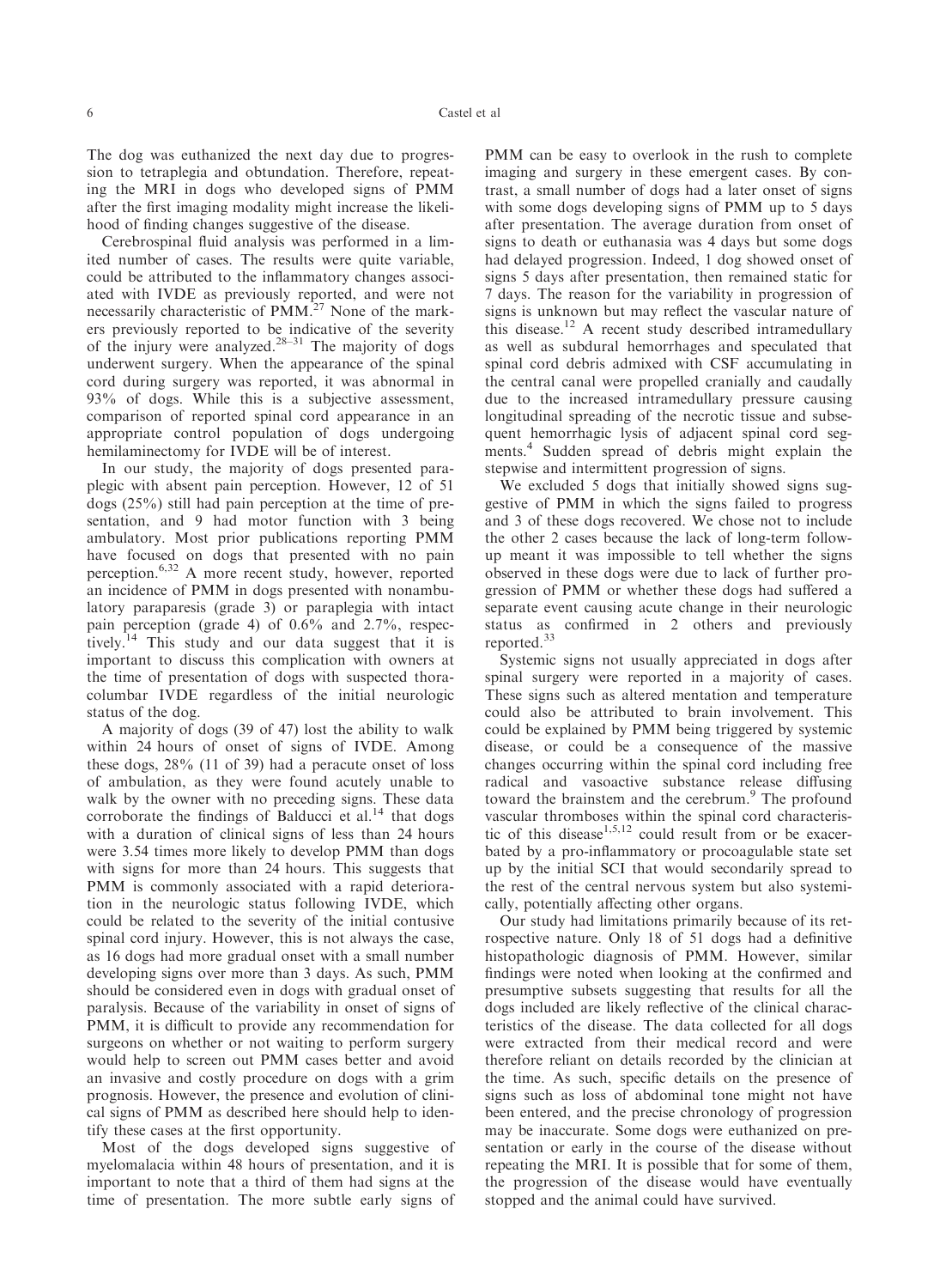## Conclusion

In this study, the majority of dogs that developed PMM was Dachshunds, and they had signs suggestive of PMM at presentation or developed them within 2 days of presentation. While the majority deteriorated and were euthanized within 4 days following onset of PMM, onset can be delayed as long as 5 days after presentation with protracted progression taking up to 2 weeks. The risk period for development of PMM is therefore longer than typically understood. Dogs with mid-lower lumbar disc extrusions seem to be at increased risk of developing the disease.

#### Acknowledgment

Grant support: This work was not supported by any grant or funding agency.

Conflict of Interest Declaration: Authors declare no conflict of interest.

Off-label Antimicrobial Declaration: Authors declare no off-label use of antimicrobials.

#### References

1. Griffiths IR. The extensive myelopathy of intervertebral disc protrusions in dogs ('the ascending syndrome'). J Small Anim Pract 1972;13:425–438.

2. Summers BA, Cummings JF, de Lahunta A. Veterinary Neuropathology. St. Louis: Mosby; 1995:203–204.

3. de Lahunta A, Glass E, Kent M. Veterinary Neuroanatomy and Clinical Neurology. St. Louis: Elsevier; 2015:146–147.

4. Henke D, Gorgas D, Doherr MG, et al. Longitudinal extension of myelomalacia by intramedullary and subdural haemorrhage in a canine model of spinal cord injury. Spine J 2016;16:82–90.

5. Mayer D, Oevermann A, Seuberlich T, et al. Endothelin-1 immunoreactivity and its association with intramedullary hemorrhage and myelomalacia in naturally occurring disk extrusion in dogs. J Vet Intern Med 2016;30:1099–1111.

6. Olby N, Levine J, Harris T, et al. Long-term functional outcome of dogs with severe injuries of the thoracolumbar spinal cord: 87 cases (1996-2001). J Am Vet Med Assoc 2003;222:762– 769.

7. Aikawa T, Fujita H, Kanazono S, et al. Long-term neurologic outcome of hemilaminectomy and disk fenestration for treatment of dogs with thoracolumbar intervertebral disk herniation: 831 cases (2000-2007). J Am Vet Med Assoc 2012;241:1617–1626.

8. Olby NJ, Muguet-Chanoit AC, Lim JH, et al. A placebocontrolled, prospective, randomized clinical trial of polyethylene glycol and methylprednisolone sodium succinate in dogs with intervertebral disk herniation. J Vet Intern Med 2016;30:206–214.

9. Aikawa T, Shibata M, Asano M, et al. A comparison of thoracolumbar intervertebral disc extrusion in French Bulldogs and Dachshunds and association with congenital vertebral anomalies. Vet Surg 2014;43:301–307.

10. Platt SR, McConnell JF, Bestbier M. Magnetic resonance imaging characteristics of ascending hemorrhagic myelomalacia in a dog. Veterinary Radiol Ultrasound 2006;47:78–82.

11. Okada M, Kitagawa M, Ito D, et al. Magnetic resonance imaging features and clinical signs associated with presumptive and confirmed progressive myelomalacia in dogs: 12 cases (1997- 2008). J Am Vet Med Assoc 2010;237:1160–1165.

12. Marquis A, Packer RA, Borgens RB, et al. Increase in oxidative stress biomarkers in dogs with ascending-descending

myelomalacia following spinal cord injury. J Neurol Sci 2015;353:63–69.

13. Sato Y, Shimamura S, Mashita T, et al. Serum glial fibrillary acidic protein as a diagnostic biomarker in dogs with progressive myelomalacia. J Vet Med Sci 2013;75:949–953.

14. Balducci F, Canal S, Contiero B, et al. Prevalence and risk factors for presumptive ascending/descending myelomalacia in dogs after thoracolumbar intervertebral disk herniation. J Vet Intern Med 2017;31:498–504.

15. Gilmour LJ, Jeffery ND, Miles K, et al. Single-shot turbo spin echo pulse sequence findings in dogs with and without progressive myelomalacia. Veterinary Radiol Ultrasound 2017;58:197– 205.

16. Fletcher TF. Spinal cord and Meninges. In: Evans HE, de Lahunta A, eds. Miller's Anatomy of the Dog. St Louis: Sanders; 2013:589–610.

17. Levine JM, Hillman RB, Erb HN, et al. The influence of age on patellar reflex response in the dog. J Vet Intern Med 2002;16:244–246.

18. Full AM, Heller HL, Mercier M. Prevalence, clinical presentation, prognosis, and outcome of 17 dogs with spinal shock and acute thoracolumbar spinal cord disease. J Vet Emerg Crit Care 2016;26:412–418.

19. Lu D, Lamb CR, Targett MP. Results of myelography in seven dogs with myelomalacia. Veterinary Radiol Ultrasound 2002;43:326–330.

20. Aikawa T, Fujita H, Shibata M, et al. Recurrent thoracolumbar intervertebral disc extrusion after hemilaminectomy and concomitant prophylactic fenestration in 662 chondrodystrophic dogs. Vet Surg 2012;41:381–390.

21. Brisson BA, Holmberg DL, Parent J, et al. Comparison of the effect of single-site and multiple-site disk fenestration on the rate of recurrence of thoracolumbar intervertebral disk herniation in dogs. J Am Vet Med Assoc 2011;238:1593–1600.

22. Priester W. A. Canine intervertebral disc disease - Occurrence by age, breed, and sex among 8,117 cases. Theriogenology 1976;6:293–303.

23. Ferreira AJ, Correia JH, Jaggy A. Thoracolumbar disc disease in 71 paraplegic dogs: Influence of rate of onset and duration of clinical signs on treatment results. J Small Anim Pract  $2002.43.158 - 163$ 

24. Brisson BA. Intervertebral disc disease in dogs. Vet Clin North Am Small Anim Pract 2010;40:829–858.

25. Olby N. The pathogenesis and treatment of acute spinal cord injuries in dogs. Veterinary Clin North Am Small Anim Pract 2010;40:791–807.

26. Tator CH, Koyanagi I. Vascular mechanisms in the pathophysiology of human spinal cord injury. J Neurosurg 1997;86:483– 492.

27. Thomson CE, Kornegay JN, Stevens JB. Canine intervertebral disc disease: Changes in cerebrospinal fluid. J Small Anim Pract 1989;30:685–688.

28. Levine GJ, Levine JM, Witsberger TH, et al. Cerebrospinal fluid myelin basic protein as a prognostic biomarker in dogs with thoracolumbar intervertebral disk herniation. J Vet Intern Med 2010;24:890–896.

29. Olby NJ, Sharp NJ, Munana KR, et al. Chronic and acute compressive spinal cord lesions in dogs due to intervertebral disc herniation are associated with elevation in lumbar cerebrospinal fluid glutamate concentration. J Neurotrauma 1999;16:1215–1224.

30. Nagano S, Kim SH, Tokunaga S, et al. Matrix metalloprotease-9 activity in the cerebrospinal fluid and spinal injury severity in dogs with intervertebral disc herniation. Res Vet Sci 2011;91:482–485.

31. Roerig A, Carlson R, Tipold A, et al. Cerebrospinal fluid tau protein as a biomarker for severity of spinal cord